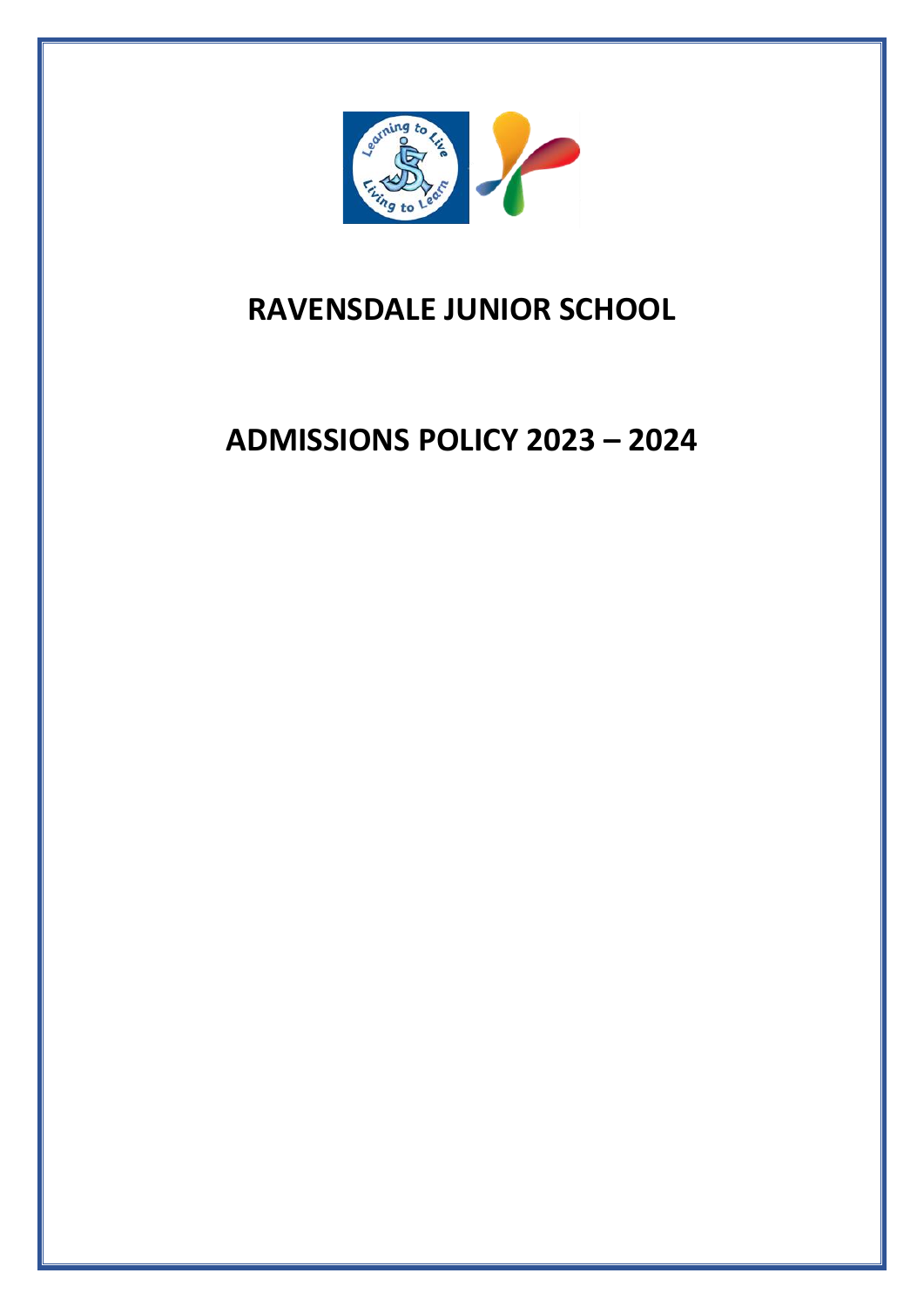# **RAVENSDALE JUNIOR SCHOOL**

# **CONTENTS**

- Introduction
- Applying for a school place
- The offer of a place
- Applications outside the normal admissions round (In-Year Admissions)
- Right of appeal
- Late applications
- Waiting lists
- Information required by voluntary aided and free schools
- Fraudulent or Misleading Applications
- Changing Address
- Fair Access Protocol
- Placement of pupils out of their chronological age group
- Where to find further information on school admissions in Derby
- Annex 1 Admission Arrangements
- Annex 2 Definition of an unplaced child

The governing body of Ravensdale Junior School is the Admissions Authority for the school and they intend to admit up to 90 pupils to each of the four year groups – Year 3, Year 4, Year 5 and Year 6. The total planned admission number is 360. This arrangement follows consultation between the governing body, the LA, all other schools in the area and all other Admission Authorities in the area. Ravensdale Junior School will continue to follow the admissions protocols set out by Derby City Council.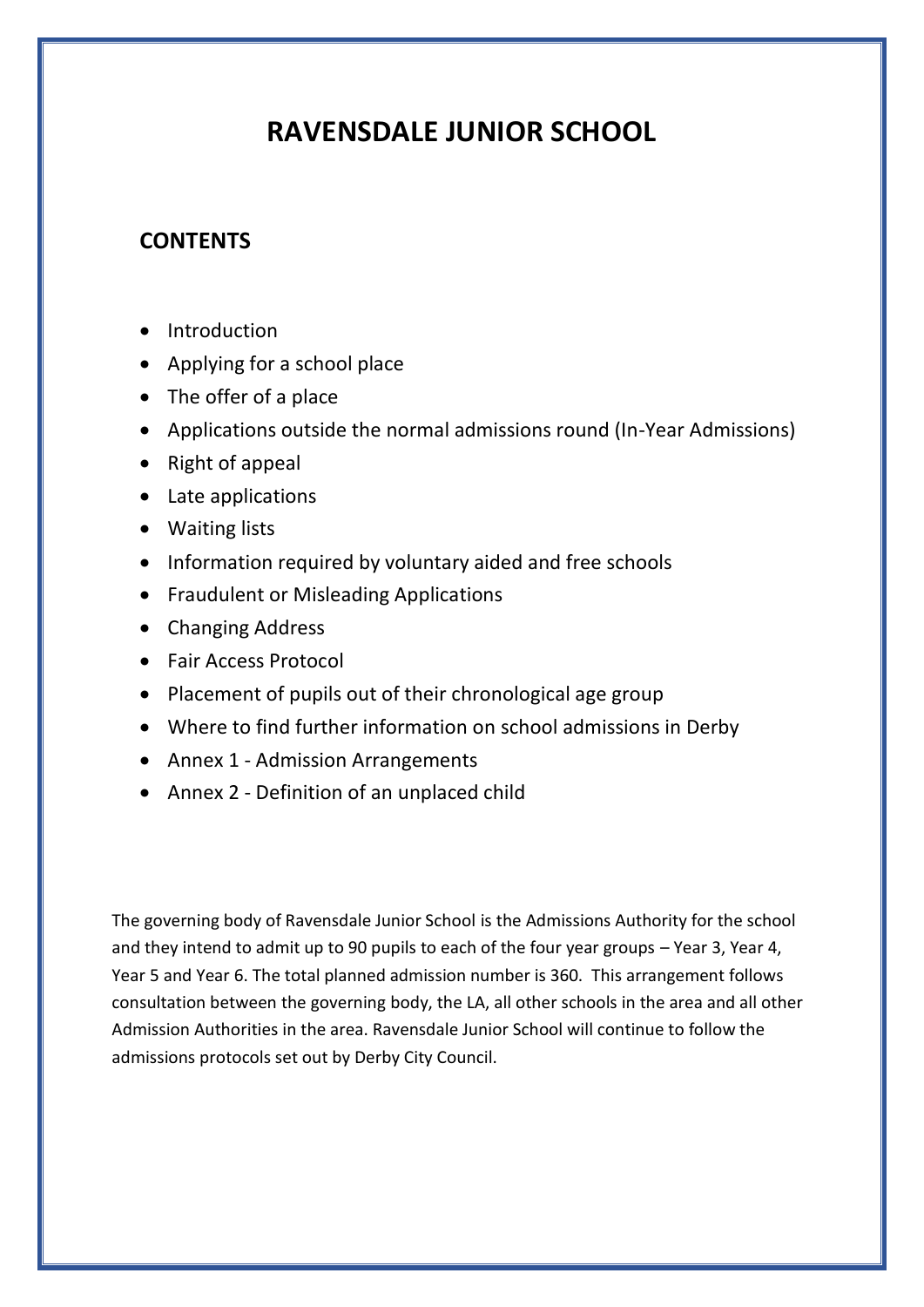# **1. Introduction**

## 1.1

This scheme for admission to infant, junior, primary and secondary schools is a mechanism that will ensure that every parent resident in Derby who has applied by the required date for a school place for their child in the normal admission round receives a single offer of a school place on the relevant National Offer Date. The scheme also applies to parents who apply for a school place as an 'in-year' applicant.

## 1.2

The scheme is an administrative process to make admission to school easier, more transparent, and less stressful for parents, as all applications are made through one body.

### 1.3

To provide every parent with an offer of one place Derby City Council will be working collaboratively with the governing bodies of voluntary controlled, voluntary aided, trust, foundation, academies and free schools, the neighbouring local authority of Derbyshire and any other applicable local authority.

### 1.4

Derby City Council will be the only body to transmit an offer on behalf of all other admission authorities to a Derby resident of a single place at any infant, junior, primary, or secondary school for applications received during the normal admissions rounds. These applications will be assessed by using the address the child resides at, at the closing date, or for in-year applications, at the time of application.

### 1.5

The scheme's admission arrangements will not affect the duty of the governing bodies of academies, voluntary aided, trust, foundation, and free schools to set and apply their own admission arrangements.

### 1.6

Children with a statement of special educational needs are not covered by this scheme. They will be given priority admission over all others.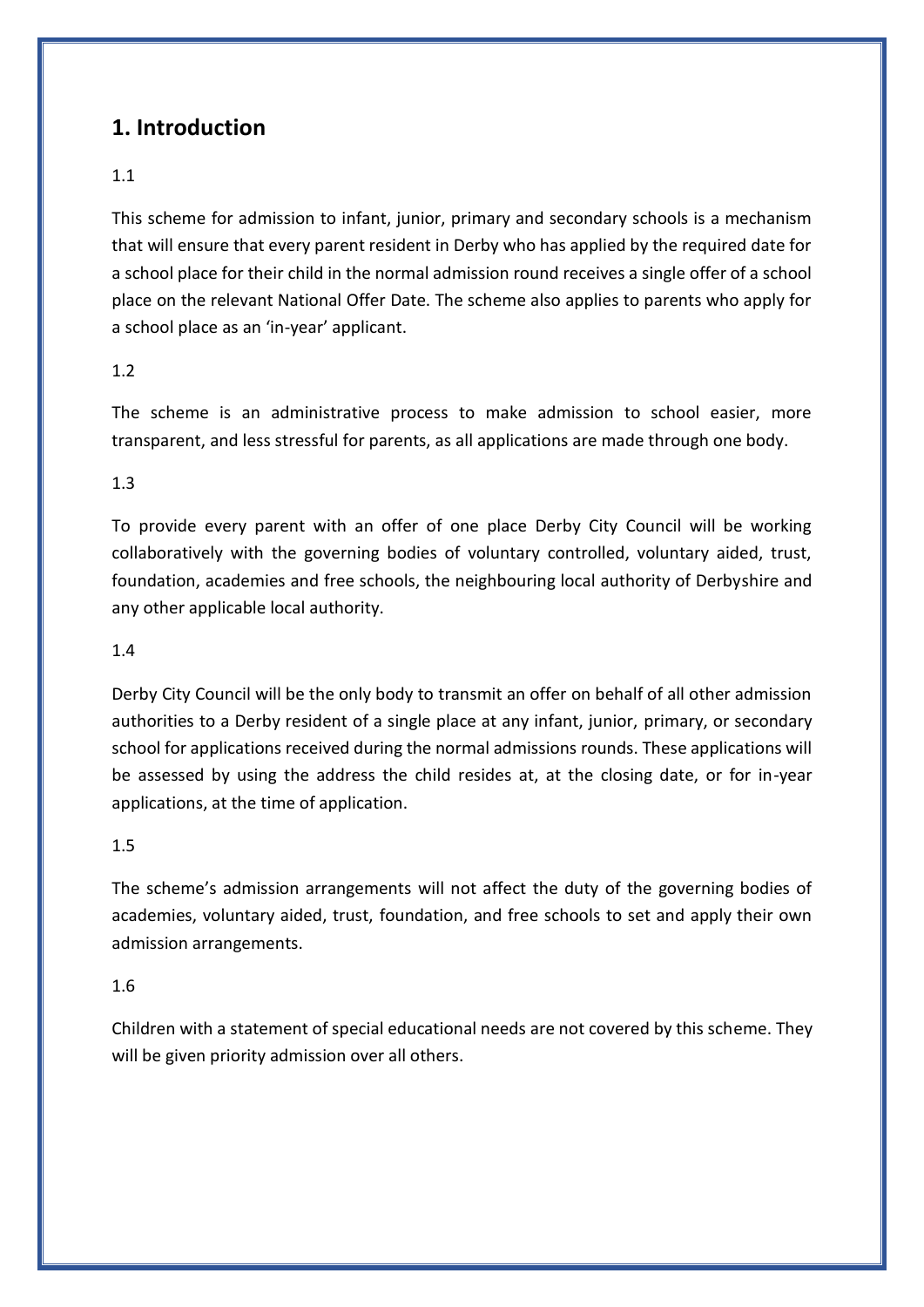# **2. Applying for a school place**

### 2.1

All applications for the normal admissions round from Derby residents for admission to any school must be made online, using the common application form, or by telephone to the Local Authority.

2.2

Reception intake and junior transfer - parents of children attending Derby schools will receive information on how to submit their application form via their child's nursery, infant or primary school on or around 05 November 2022.

2.3

Parents who reside outside Derby should request information on how to make an application from their home authority in the first instance.

### 2.4

Parents can state preferences for any combination of the following schools:

- Community
- Voluntary Aided
- Voluntary Controlled
- Foundation
- Academy
- Trust
- Free

#### 2.5

Parents are invited to state three preferences for primary and junior transfer and four preferences for secondary transfer online; on the common application form, or by telephone to the Local Authority in their rank order and give reasons for those preferred schools.

### 2.6

Parents will apply direct to their home authority.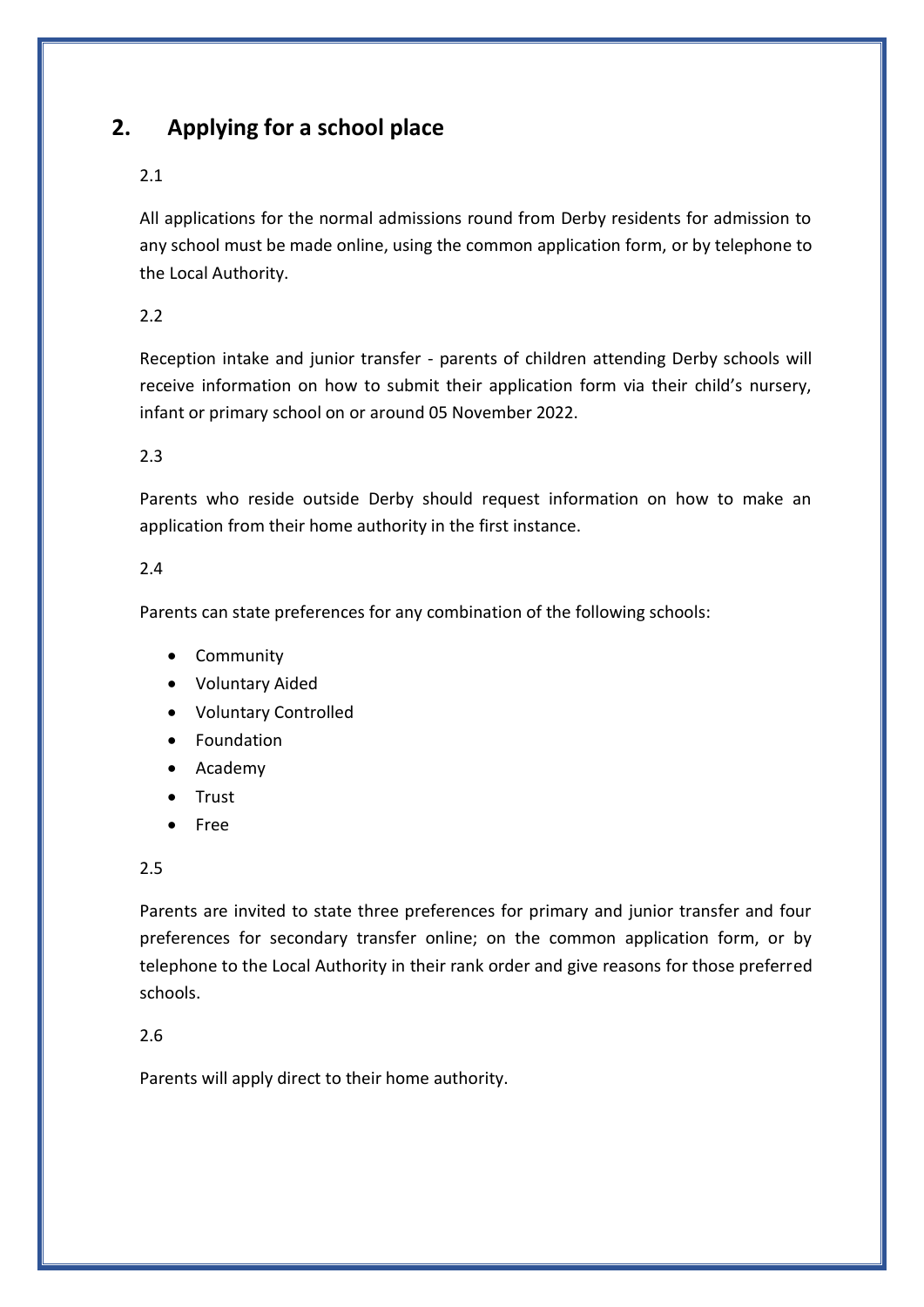Reception intake and junior transfer - in all cases applications must be received by the closing date of 15 January 2023. Parents cannot change their preferences after the closing date, unless they have changed address, which changes their catchment area, or have had a move fall through – proof will be required. Such changes may result in an 'on-time' application being reclassified as a 'late' application.

### 2.8

Secondary transfer - in all cases applications must be received by the closing date of 31 October 2022. Parents cannot change their preferences after the closing date, unless they have changed address, which changes their catchment area, or have had a house move fall through – proof will be required. Such changes may result in an 'on-time' application being reclassified as a 'late' application.

# **3. The offer of a place**

#### 3.1

Reception intake and junior transfer - parents will be sent a letter by second class post detailing a single offer of a school place for admission to an infant, junior or primary school from Derby City Council on 19 April

2023 Parents who applied online will also be able to view the decision online on 19 April 2023 by logging into their account.

3.2

Secondary transfer - parents will be sent a letter by second class post detailing a single offer of a place for admission to a secondary school from Derby City Council on 1 March 2023. Parents who applied online will also be able to view the decision online on 1 March 2023 by logging into their account.

# **4. Applications outside of the normal admission round**

#### 4.1

All school admission applications for a school within Derby City made outside the normal admission round must be applied for using the relevant common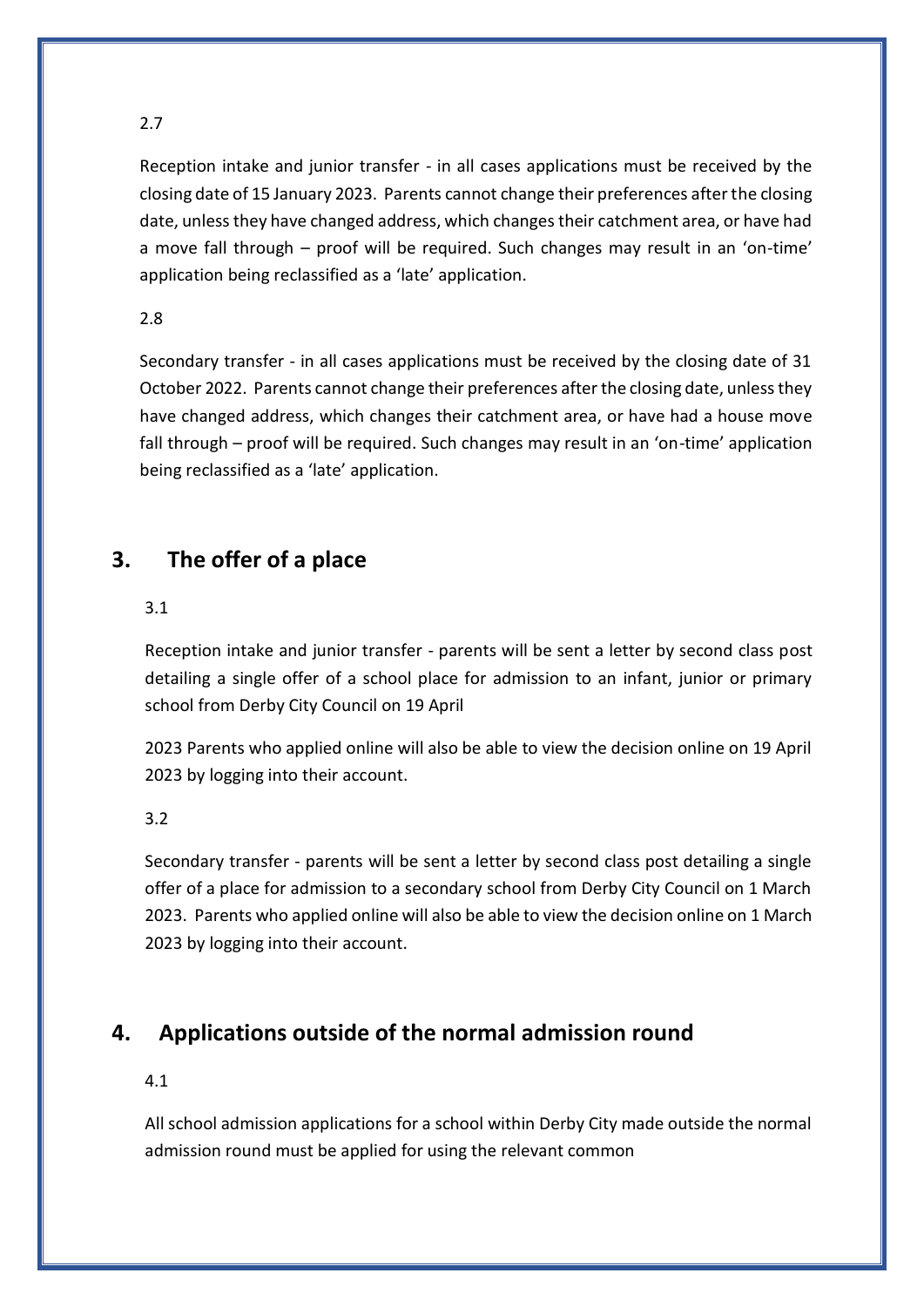application form or by completing the e-form available at [https://secure.derby.gov.uk/forms/?formid=346.](https://secure.derby.gov.uk/forms/?formid=346)

4.2

Parents will be invited to state three preferences for in rank order on the common application form/e-form.

4.3

All admission authorities will be asked to consider the applications against their own oversubscription criteria.

4.4

The offer of a place at any maintained Derby City school (excluding Free Schools and Landau Forte Secondary College) will be made by Derby City Council on behalf of the admission authority concerned.

4.5

Applicants will be issued with a decision letter from Derby City Council within 20 school days of their application being submitted.

4.6

There are some cases when a school may refuse admission even if it has places available. These are:

twice permanently excluded children within two years of the last exclusion

children with challenging behaviour making in-year admissions. Schools must refer this to the local authority to be dealt with under the Fair Access Protocol.

# **5. Right of Appeal**

This scheme does not alter the parents' right to appeal. Any parent, whose child is refused a school place for which they have applied that is ranked higher than their final offer, has the right to an independent appeal. The right to appeal also applies at times other than the normal times of entry to school (e.g. when families move into an area during the year), and in respect of admissions at other than the normal age (such as a year early or a year late for transfer from infant to junior school). Parents who have missed the normal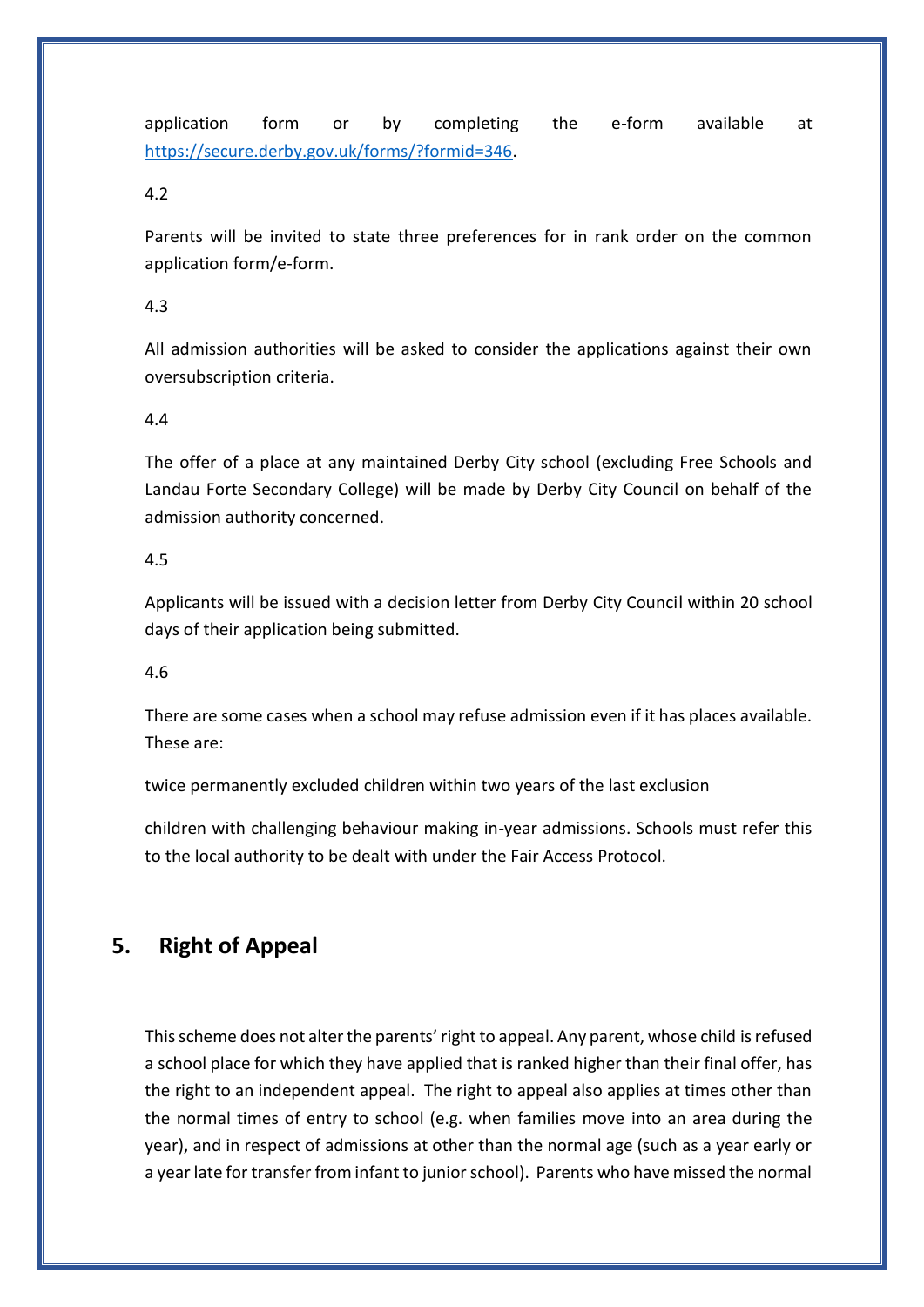deadlines for applying for admission, or who have had an offer of a place withdrawn also have a right to appeal if they are refused a place.

# **6. Late applications**

6.1

Late applications (received after the relevant national closing date) will be considered after all other provisional offers have been determined.

6.2

Places will be allocated where no application has been received after those who have made late applications.

6.3

Parents will not be allowed to change their preferences after the relevant national closing date, unless they have moved address into a different catchment area, or have had a house move fall through for which documentary evidence may be required.

# **7. Waiting lists**

7.1

Derby City Council will establish a waiting list for each school where the number of applications for those schools has exceeded the places available in the relevant Year group. Only those unsuccessful preferences ranked higher than the final offer will be added to the waiting list.

7.2

The waiting lists will be established on the offer day will be maintained up to the end of the Autumn Term and ranked according to each admission authority's oversubscription criteria. Lists will then be passed to foundation, trust, academy, free and voluntary aided schools, who may, or may not, continue with the waiting lists. The Local Authority will continue to keep a waiting list for community and voluntary controlled schools throughout the academic year of entry. Should parents wish their child to remain on a waiting list for the following academic year, they should contact the Admissions Team on 01332 642730 from the 15 June each year.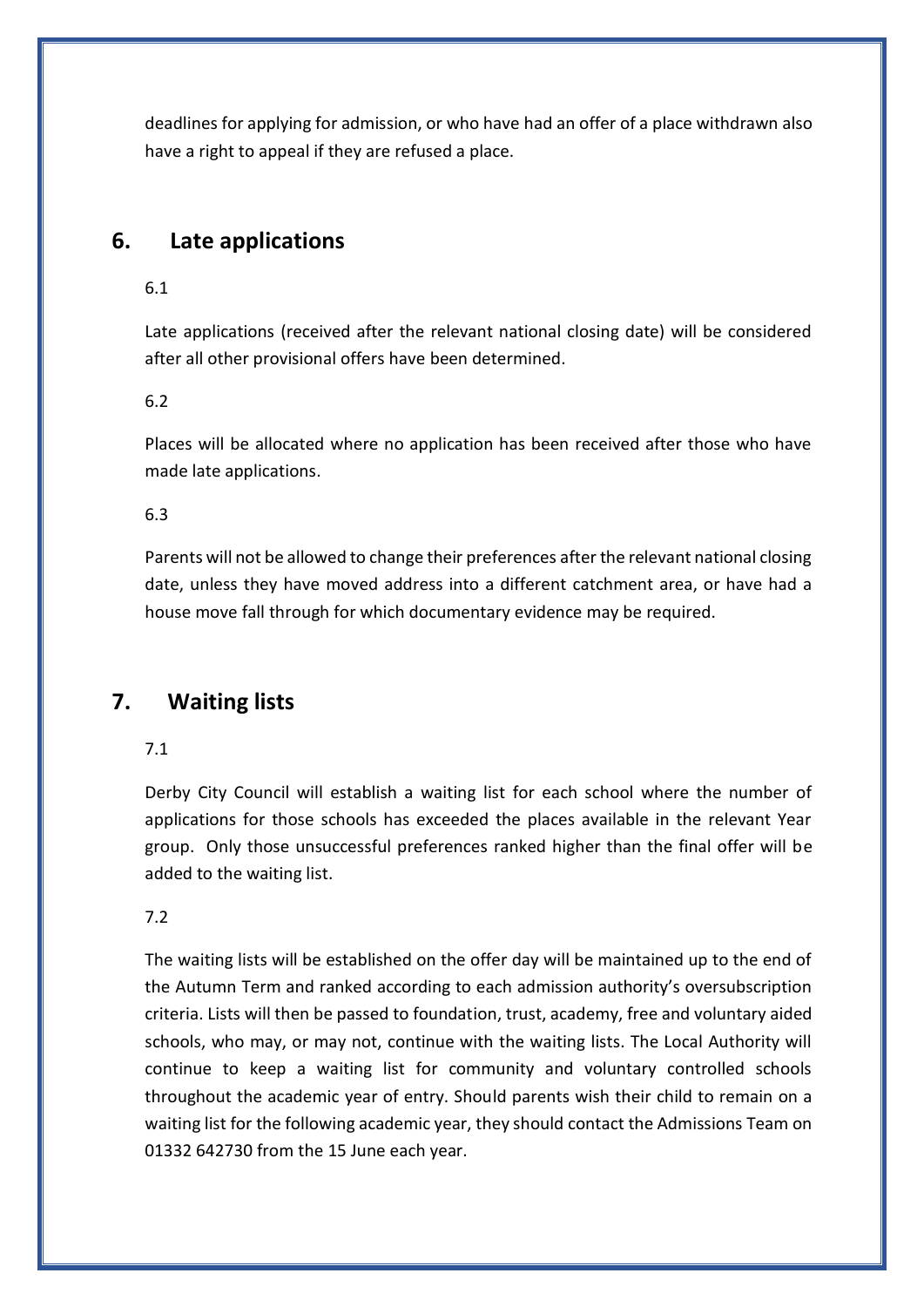This waiting list ranking for any school may change due to late or unsuccessful applications and any subsequent offers.

# **8. Information required by voluntary aided and free schools**

### 8.1

Voluntary aided and free schools may require additional information which is not contained on the common application form and may relate to the church of which they are a member, or to the religious character of the school.

### 8.2

In additional to the common application form each voluntary aided or free school may have their own supplementary information form for prospective applicants to complete. Details are provided in the school's own prospectus and these forms are to be returned direct to the schools.

### 8.3

These supplementary forms are not application forms for admission to voluntary aided or free schools. The forms are considered an important part of the admission process as they are essential to enable these schools to apply their own criteria. Schools requiring additional information should make it very clear that receipt of such a form does not constitute an application.

### 8.4

Parents who intend to express a preference or preferences for voluntary aided or free schools must follow the procedure set out below:

- All applications obtain a copy of the supplementary information form
- from the school(s) for which they intend to express a preference on the common application form. Schools may include this form in their prospectus pack;
- Reception intake and junior transfer complete and return the
- Common Application Form to Derby City Council by the 15 January 2023; return the supplementary information form(s) to the preferred voluntary aided/free school(s) by 15 January 2023.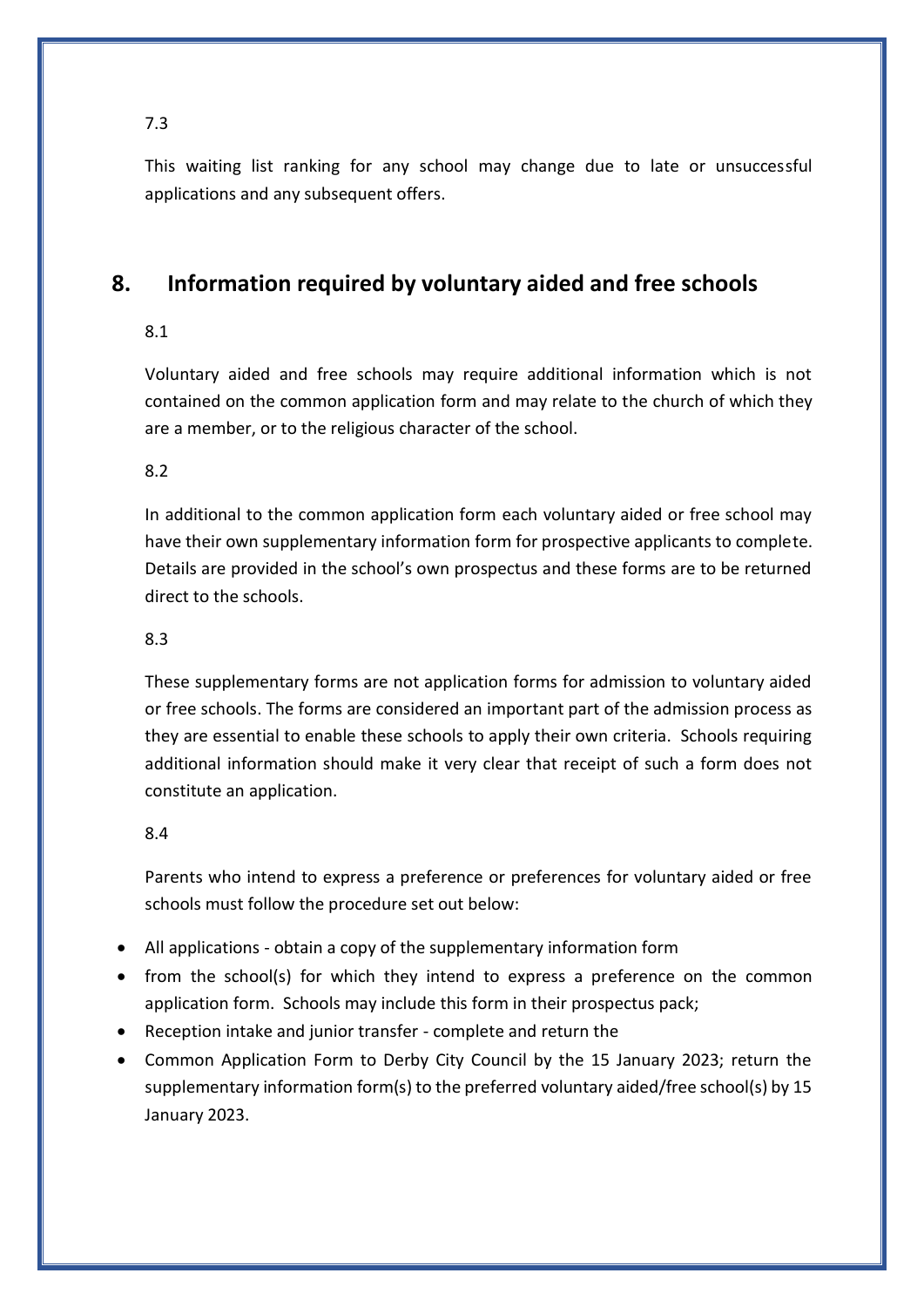• Secondary transfer - complete and return the Common Application Form to Derby City Council by the 31 October 2022; return the supplementary information form(s) to the preferred voluntary aided/free school(s) 31 October 2022.

8.5

The supplementary information provided by parents will be used by the school in applying their admission criteria. This information is in addition to the standard information supplied on the Common Application Form.

8.6

Where the required supplementary information form is not submitted to the school in support of the Common Application Form, it may affect the consideration of the preference expressed by the governing body of that school.

8.7

The completion and return of the supplementary information form does not guarantee a place at the school.

# **9. Fraudulent or Misleading Applications.**

9.1

All cases of potential fraudulent or misleading applications are investigated rigorously. For applicants who move into Derby City who cannot provide sufficient proof of their address when requested by the Council, the residency will be calculated using the furthest point to the city boundary from the school applied for.

9.2

The minimum original documentation required to determine residency will be end of tenancy or proof of sale of the original property, tenancy agreement or proof of purchase of the new property, for example a solicitor's letter about the completion of the sale and the exchange of contracts.

9.3

If a family also owns a property within 20 miles of the school(s) stated on the application form, the property closer to the school may not be accepted as the basis for a legitimate residence qualification, even if the former property is rented out to a third party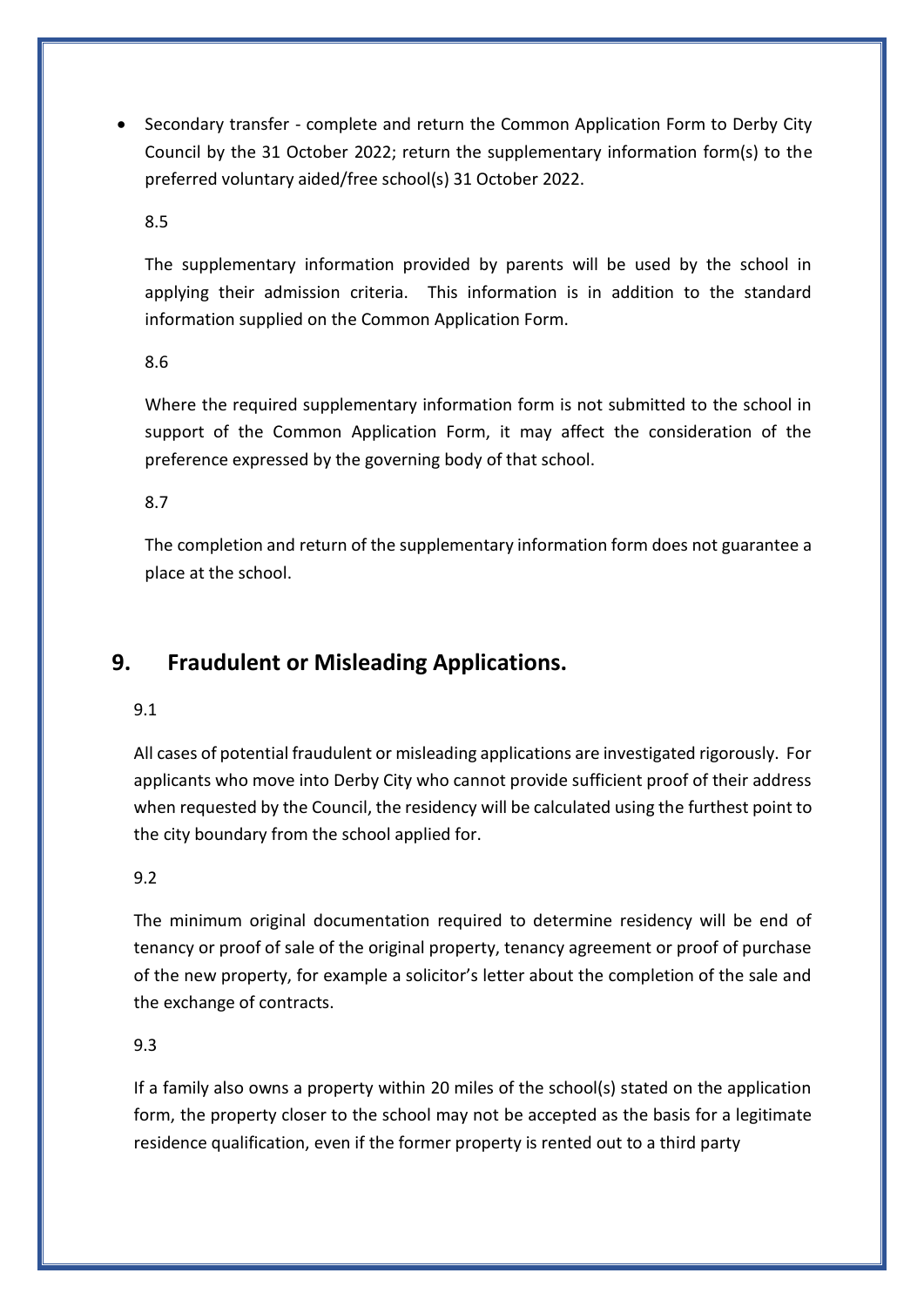If there are still reasons to doubt the validity of the application, the Local Authority reserves the right to request further information and evidence which can include ad-hoc visits to the properties in question.

#### 9.5

Those found to have submitted a fraudulent or misleading application will have their offer withdrawn and be advised of the right of appeal against the decision. If a child has already started a school and it then transpires that the place was gained fraudulently or misleadingly the place will be withdrawn. If this child has been at the school for more than one term, the place will not be withdrawn, but any future siblings will not benefit from the 'sibling link' criteria.

# **10 Changing Address**

### 10.1

If a child moves before the closing date and can provide proof that they were resident at that address before the closing date, the application will be assessed from their new address.

#### 10.2

If a child moves after the closing date but before the offers have been made, The Council will assess the application from where they lived at the closing date. Once the decisions have been made on National Offer Day, we will update the address for waiting list purposes if we haven't been able to offer you your preferred school.

#### 10.3

If a child changes address after the National Offer Day and wants to keep the place at the school they have been offered, the application will be reassessed from their new address, to see if they would have been offered a place. If a parent would not have been offered a place from their new address the application may be withdrawn.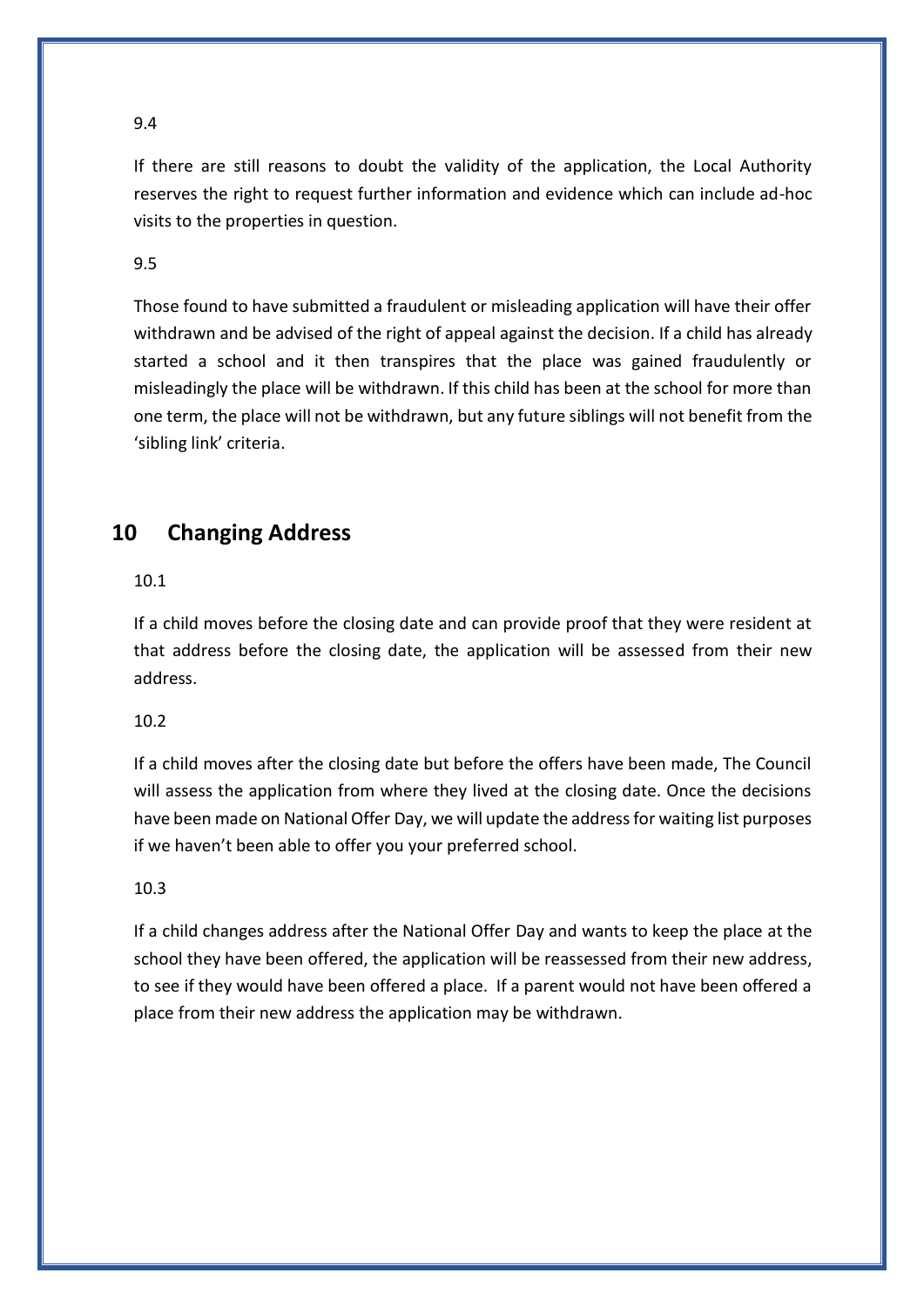# **11. Fair Access Protocol**

### 11.1

All schools within Derby City are partners within the Fair Access Protocol. Pupils who are the subject of a direction by a local authority or who are allocated to a school in accordance with the Fair Access Protocol must take precedence over those on a waiting list.

# **12. Placement of pupils out of their chronological age group**

#### 12.1

Where a parent requests their child is admitted out of their normal age group, the school admission authority is responsible for making the decision on which year group a child should be admitted to. They are required to make a decision on the basis of the circumstances of the case and in the best interests of the child concerned.

#### 12.2

There is no statutory barrier to children being admitted outside their normal age group, but parents do not have the right to insist that their child is admitted to a particular age group.

#### 12.3

All parents can request that the date their child's admission into school is deferred until later in the academic year or until the term in which the child reaches compulsory school age and can also request that their child takes up a place part-time until the child reaches compulsory school age. Such requests will be considered in consultation with the school and/or the Local Authority.

#### 12.4

**IMPORTANT** the year group with which a child is taught has implications for a child's social as well as educational development. There are also implications for; the points at which a child starts primary education; transfers to secondary, to post 16 and to higher education; for the timing of public examinations; and for the stage in the child's education at which he or she reaches the end of compulsory school age.

#### 12.5

Summer born children -The School Admissions Code requires school admission authorities to provide for the admission of all children in the September following their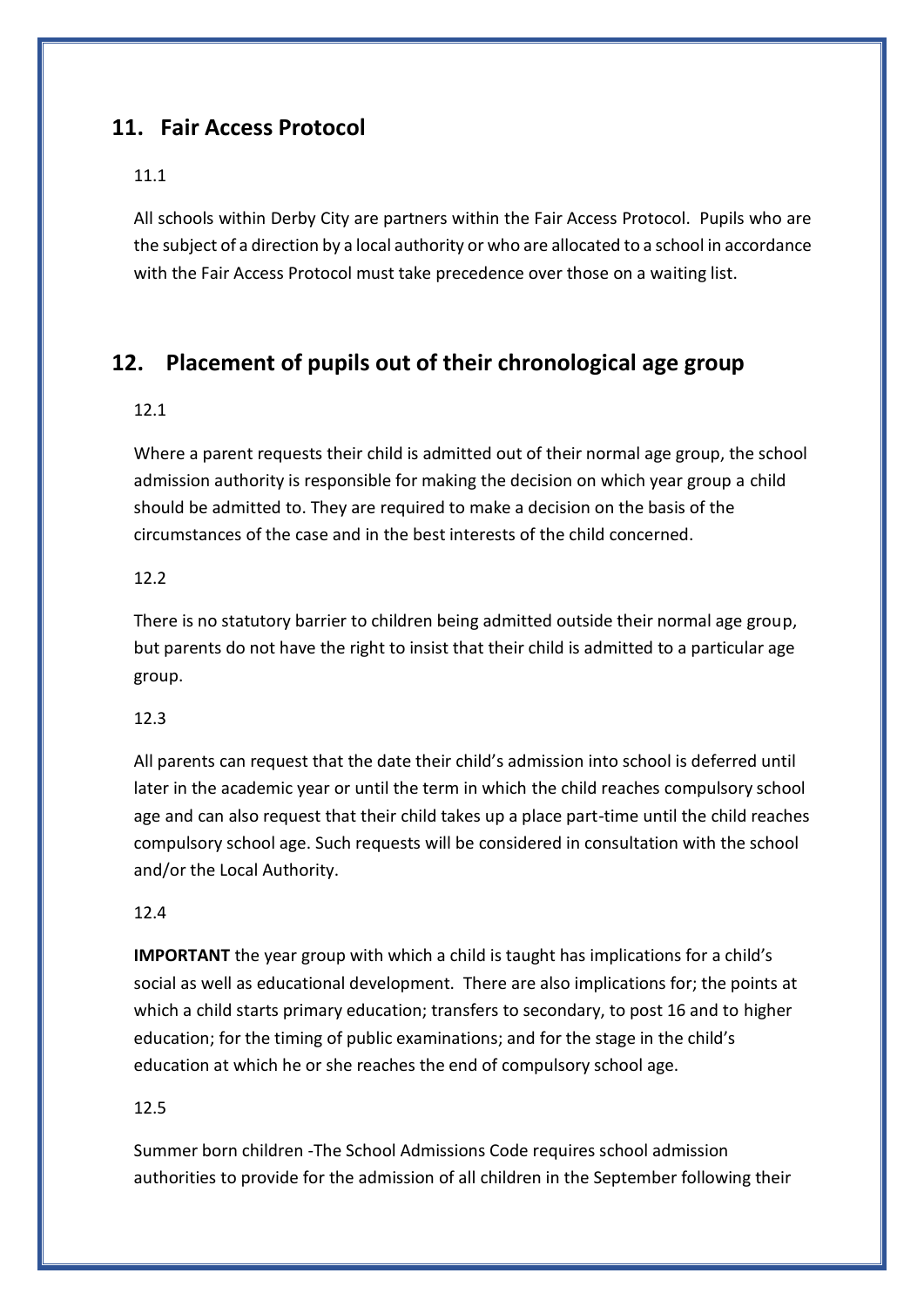fourth birthday. However, a child is not required to start school until they have reached compulsory school age following their fifth birthday (A child reaches compulsory school age on the prescribed day

following his/her fifth birthday or on his/her fifth birthday if it falls on a prescribed day. The prescribed days are 31 December, 31 March and 31 August). For summer born children this could be a full school year (into Year 1) after the point at which they could first be admitted.

### 12.6

For summer born children starting school parents can request that their child attends parttime until they reach compulsory school age or that the date their child is admitted to school is deferred until later in the same academic year. (All children born from the beginning of April to the end of August reach compulsory school age in the September following their fifth birthday. It is expected that most requests for children to be admitted out of their normal year group will come from parents of children born in the later summer months or those born prematurely).

### 12.7

Parental requests for summer born children to be admitted to reception rather than year one at the age of five are different from any other parental request for admission out of the normal age group, as it is only in these circumstances that the child is being admitted to school for the first time.

## 12.8

Delayed entry into reception class for summer born children - where a parent considers sending their summer born children to school in the

September after their fifth birthday and requests that they enter the reception class instead of the Year 1 class, they must put this request in writing to us during the normal admissions round (05 November 2022 to 15 January 2023). All requests for summer born children to have delayed entry will be agreed.

### 12.9

**Placement of children above/ below their chronological age group** – Secondary - above consideration of exceptional circumstances for placement of pupils above their chronological age group may be applied where the pupil demonstrates exceptional intellectual interests, skills, and achievements in all subject areas, to an extent that it is not reasonable to expect curriculum differentiation within his/her chronological year group.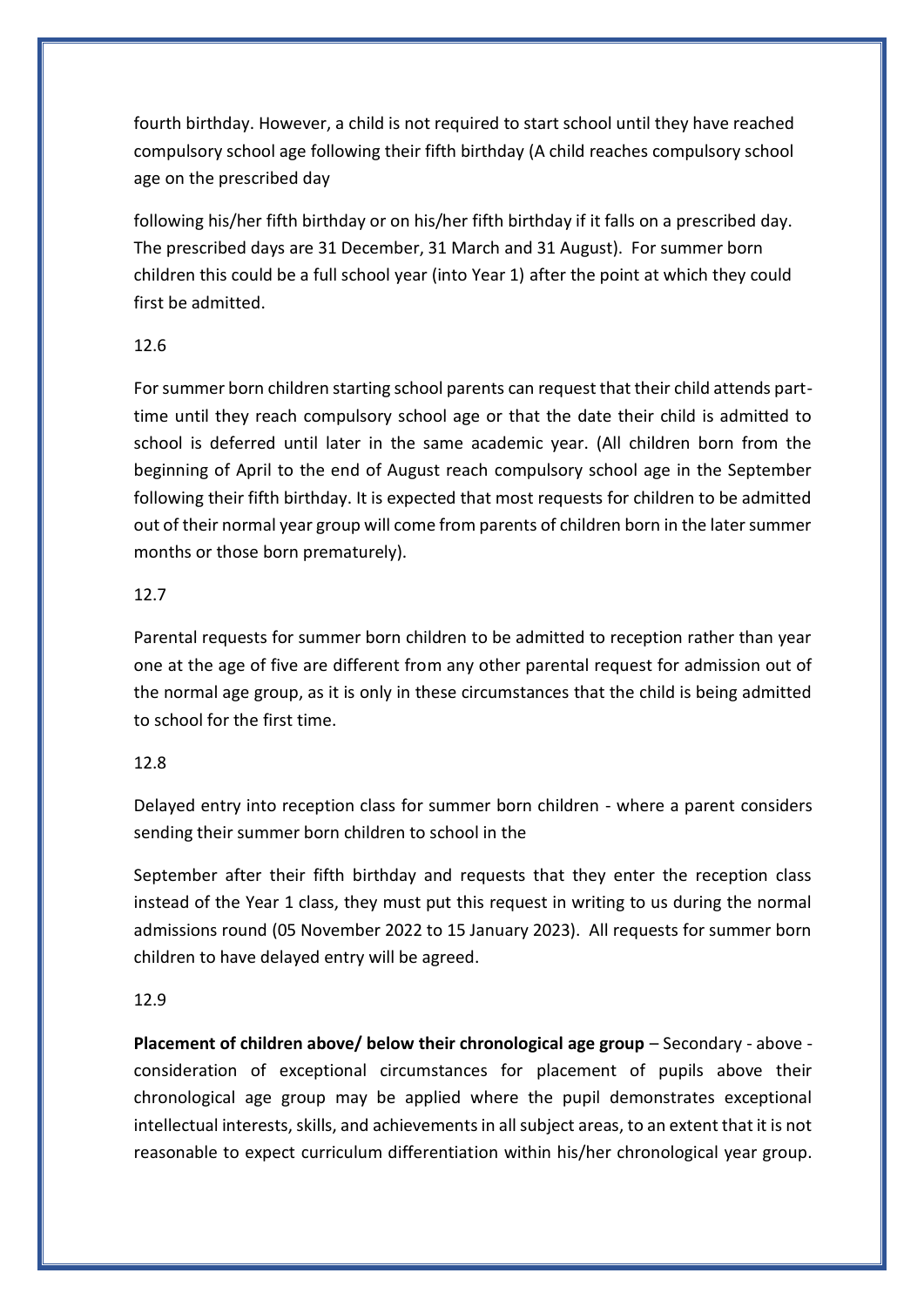\*At a minimum they have achieved exceptional levels in all areas of the National Curriculum.

**Below** - a child ceases to be of compulsory school age on the last Friday of June in the year they become 16. If a child is educated outside their normal age group (i.e., is in year 10 when this date is reached) the school will continue to receive funding for that child, but the child will no longer be of compulsory school age during the school year in which most children will take their GCSE examinations.

**Secondary Transfer** – it will be for the admissions authority of the secondary school to decide whether to admit the child out of their normal age group

**Next Steps** -The local authority and head teacher of the school concerned should carefully consider all determining factors of each case before making a recommendation for early/ delayed admission/ transfer. For a child with Special Educational Needs, it is reasonable to expect the school to take advice from outside specialists, for example, an Educational Psychologist.

For children with a Statement of Special Educational Needs (SEN) or and Education Health and Care Plan (EHCP) any requests for early or delayed transfer should be considered through a review of their Statement of SEN or EHCP.

\*Supporting documentation from professionals involved may be required

# **13. Further information on School Admissions**

13.1 School Leaving Age the government has changed the law so that all young people are required to continue in education or training until the end of the academic year in which they will turn 18. Young people will have a choice about how they do this. It could be through full time education in school or college, an apprenticeship or full-time employment combined with part time education. The school leaving age (referred to in paragraph 11.12) will remain the same.

13.2

Derby City Council, Children and Young People, School Admissions Section, The Council House, Corporation Street, Derby, DE1 2FS Tel: 01332 642724 Email: [Admissions@derby.gov.uk](mailto:Admissions@derby.gov.uk)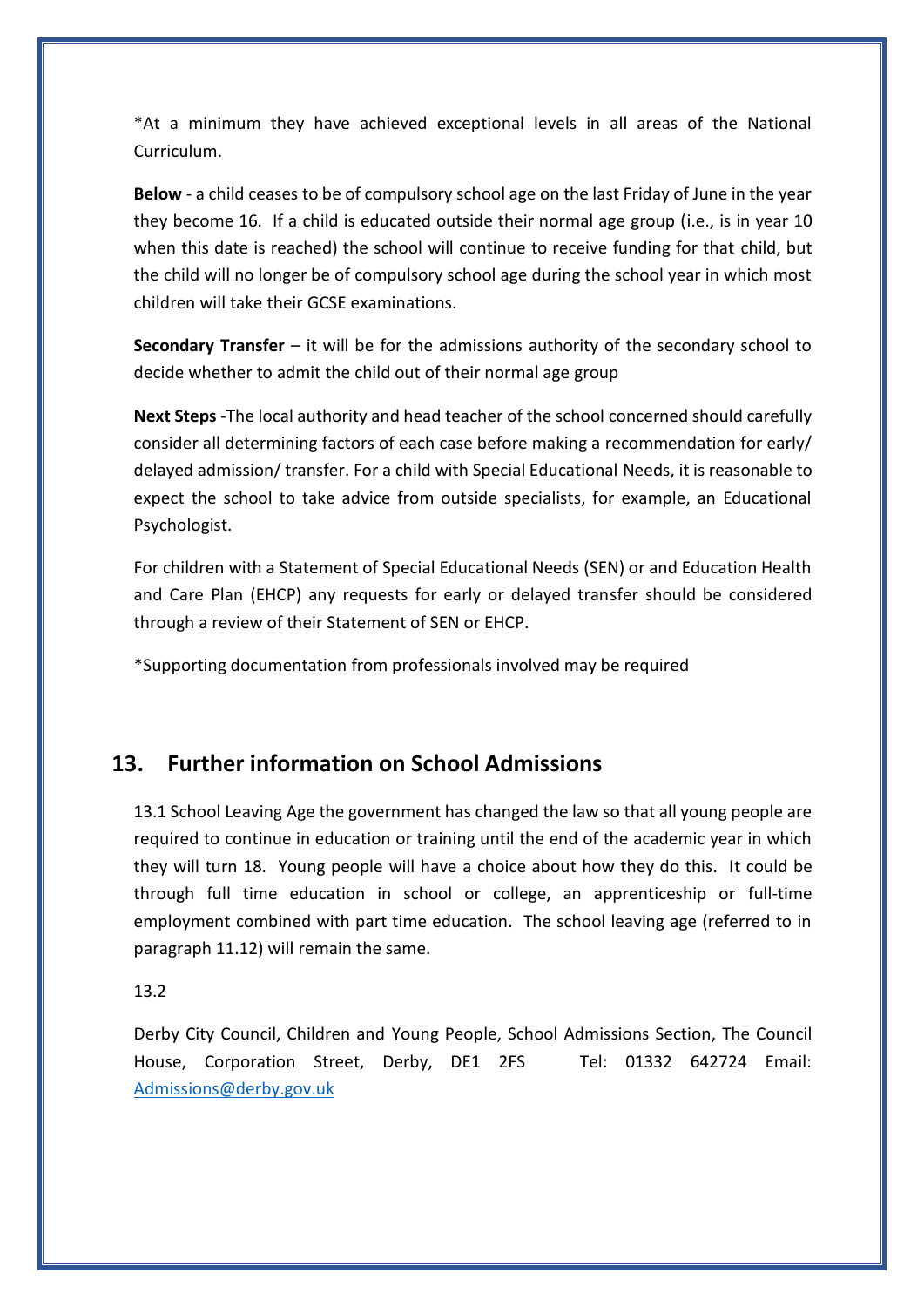Visit the website at [www.derby.gov.uk/admissions](http://www.derby.gov.uk/admissions) to access further information, useful forms and the Admissions Handbooks.

13.4

The School Admissions Code 2014

https://assets.publishing.service.gov.uk/government/uploads/system/uploads/attachme nt\_data/file/389388/School\_Admissions\_Code\_2014\_-\_19\_Dec.pdf

13.5

The School Admission Appeals Code 2012 [https://assets.publishing.service.gov.uk/government/uploads/system/uploads/attachme](https://assets.publishing.service.gov.uk/government/uploads/system/uploads/attachment_data/file/275897/school_admission_appeals_code_1_february_2%20012.pdf) [nt\\_data/file/275897/school\\_admission\\_appeals\\_code\\_1\\_february\\_2 012.pdf](https://assets.publishing.service.gov.uk/government/uploads/system/uploads/attachment_data/file/275897/school_admission_appeals_code_1_february_2%20012.pdf)

13.6

DfE advice on the admission of summer born children [https://www.gov.uk/government/uploads/system/uploads/attachment\\_data/file/38944](https://www.gov.uk/government/uploads/system/uploads/attachment_data/file/389448/Summer_born_admissions_advice_Dec_2014.pdf) [8/Summer\\_born\\_admissions\\_advice\\_Dec\\_2014.pdf](https://www.gov.uk/government/uploads/system/uploads/attachment_data/file/389448/Summer_born_admissions_advice_Dec_2014.pdf)

[https://assets.publishing.service.gov.uk/government/uploads/system/uploads/attachme](https://assets.publishing.service.gov.uk/government/uploads/system/uploads/attachment_data/file/458797/Nick-Gibb-open-letter-summer-born-childrenadmissions.pdf) [nt\\_data/file/458797/Nick-Gibb-open-letter-summer-born-childrenadmissions.pdf](https://assets.publishing.service.gov.uk/government/uploads/system/uploads/attachment_data/file/458797/Nick-Gibb-open-letter-summer-born-childrenadmissions.pdf)

NB: Please note that all the dates and processes contained in this scheme are subject to alteration due to the implementation of any subsequent School Admissions Code which would supersede this scheme.

# **Annex 1.**

### **Admissions Arrangements.**

If the school is oversubscribed, after the admission of pupils with a Statement of Special Educational Need, or an Education Health and Care Plan (EHC) where the school is named in the Statement or EH&C plan, priority for admission will be given to those children who meet the criteria set out below, in order:

Looked after children and all previously looked after children, including those children who appear (to the admission authority) to have been in state care outside of England and ceased to be in state care as a result of being adopted. A child is regarded as having been in state care in a place outside of England if they were accommodated by a public authority,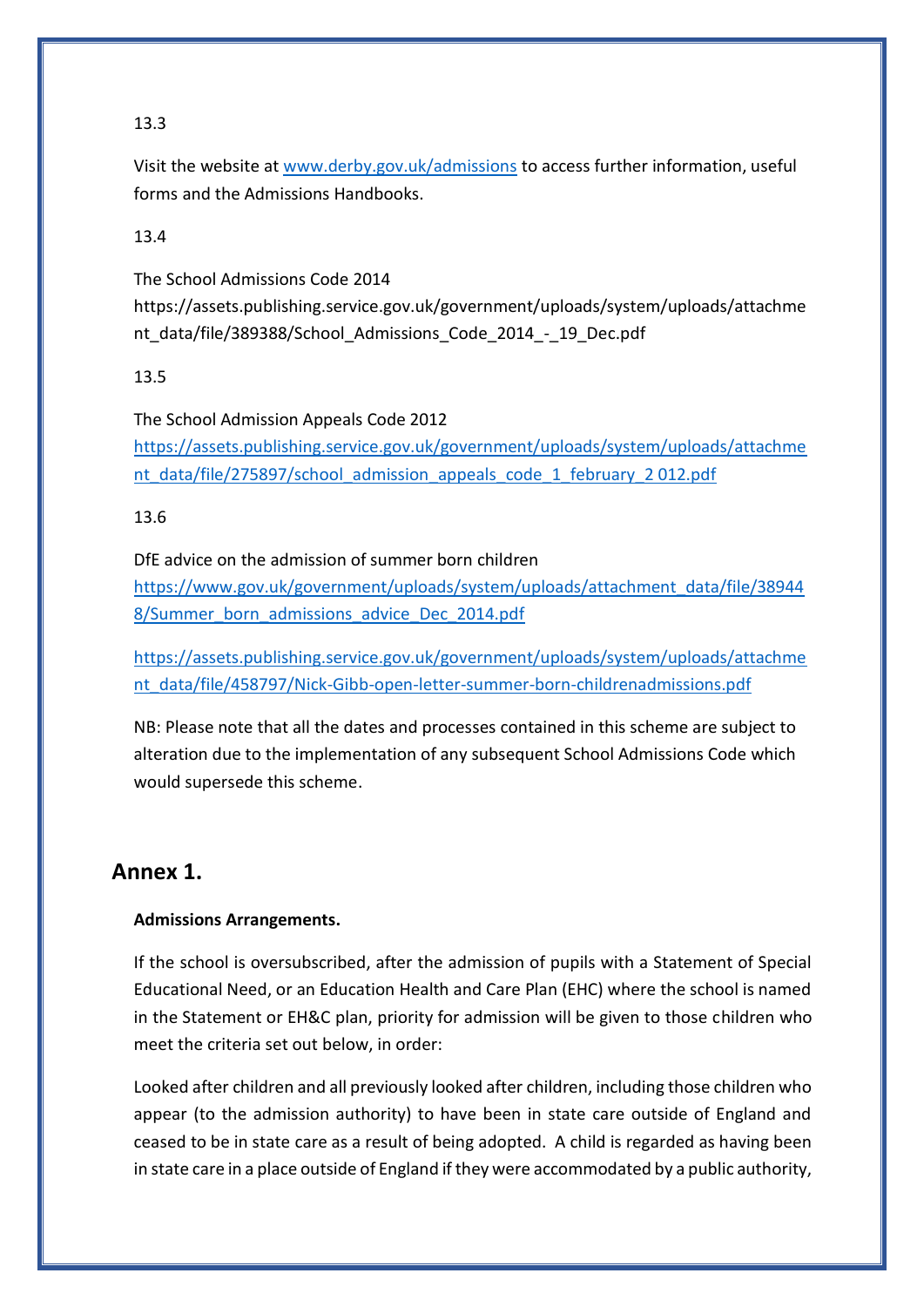a religious organisation or any other provider of care whose sole purpose is to benefit society. (The inclusion of children in care outside of England is conditional on the School Admissions Code 2021 being passed by Parliament)

Children who are both living in the catchment area served by the school and have brothers or sisters of compulsory school age still attending the school at the time of their admission.

# **Other children living in the catchment area.**

Children who do not live in the catchment area served by the school but who have brothers or sisters of compulsory school age still attending the school at the time of their admission.

In the case of voluntary controlled church schools, children whose parents request a place on religious grounds as stated on their application form.

Other children whose parents have requested a place.

Children whose parents did not request a place by the closing date.

#### **Tiebreaker:**

When choices must be made between children satisfying the same criteria, children living nearest to the school measured by a straight line have priority. The line will be measured from the centre of the home address to the school using the national Ordnance Survey set points. If two measurements are the same, we will give priority to the child living nearest the school measured by the shortest walking route from the home address to the school's main entrance. In the unlikely event the two walking routes measure the same distance, the place will be allocated using an independently verified random allocation process. The 'home address' is the address of the primary carer of the child, as shown by who receives the Child Benefit.

Once the closing date has passed, the preferences cannot be altered – subject to any new Code of Practice changes. Multiple births will be allocated a school together within the boundaries of Infant Class Size Legislation. There will be no changes to the relevant area or community school catchment areas for the 2023/23 admissions round. Catchment area maps are available to view from the School Organisation and Provision Team, The Council House, Derby, or by going to [www.derby.gov.uk/admissions](http://www.derby.gov.uk/admissions)

For applications made outside the normal round within categories 2 to 7 who are unplaced (see Annex 2; Definition of an unplaced child) will be given priority followed by children on the waiting list living nearest to the school using the Council's measuring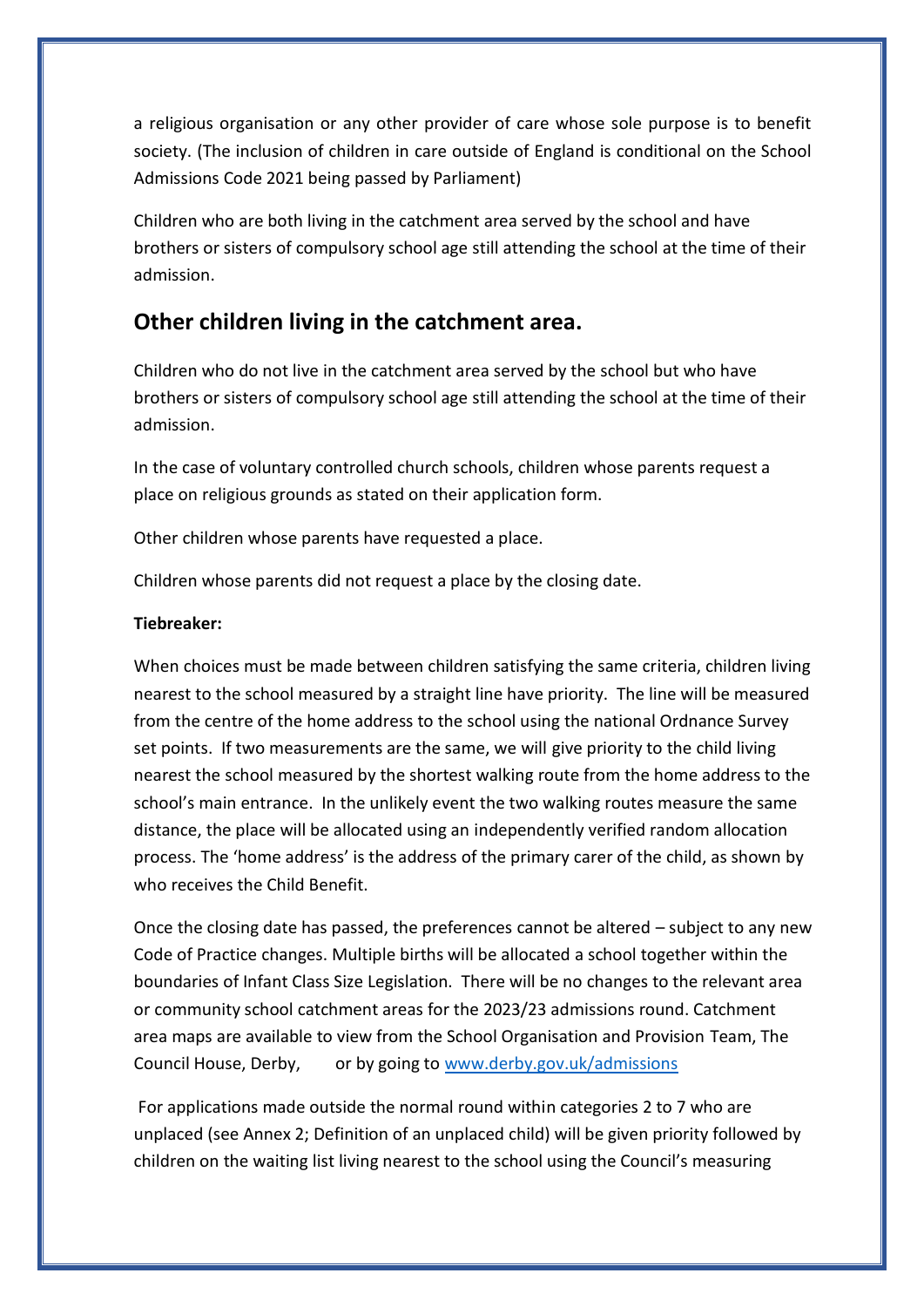system. Waiting lists for all community and voluntary controlled schools will be maintained for all year groups.

Definition of a brother or sister is having one or both natural parents in common, are related by a parent's marriage or who are adopted or fostered. Brothers and sister must be living at the same address. The 'sibling link' will not apply where the place of the sibling at the school in question was obtained by fraudulent means.

Closing dates for applications:

- 31 October 2022 (Secondary)
- 15 January 2023 (Primary)

#### **Littleover Community School - Applying for places at Sixth Form**

Littleover Community School Sixth Form offers a wide range of AS and A Level courses. We aim to recruit approximately 175 students into Year 12 and we welcome applications from other schools. In a typical year approximately 60 students will be from schools other than Littleover Community School and all applications are considered on an equal basis.

Applications should be made via our written application forms that are available from the school or to download from the school website. Applications open after the Sixth Form Open Evening in mid- November and close at the end of the first week in December.

The minimum entry criteria for Littleover Community School Sixth Form is Maths and English Language graded 5 or above and at least 3 other GCSE's graded C or above. However, the vast majority of students who receive offers will achieve 8 or more A\*-C/9- 5 grades with A\*-B/9-6 in the subjects they wish to study at A Level.

Where students plan to study subjects that they have not studied at GCSE level it is expected that they achieve grade A\*-B/9-6 in subjects that have similar skills set. Students wishing to study Further Maths must have an 8 or 9 in GCSE Maths and students wishing to study Maths must be graded 7-9 in GCSE Maths.

More details of courses offered, and the application process are available from the Sixth Form section of the school website where a PDF version of our full prospectus is available. See link below.<http://www.littleover.derby.sch.uk/sixthform.php>

You can get more information on how the new GCSE grading system works at [http://www.aqa.org.uk/about-us/supporting-education/policy/gcse-and-a](http://www.aqa.org.uk/about-us/supporting-education/policy/gcse-and-a-levelchanges/structure-of-new-gcses/9-1)[levelchanges/structure-of-new-gcses/9-1](http://www.aqa.org.uk/about-us/supporting-education/policy/gcse-and-a-levelchanges/structure-of-new-gcses/9-1)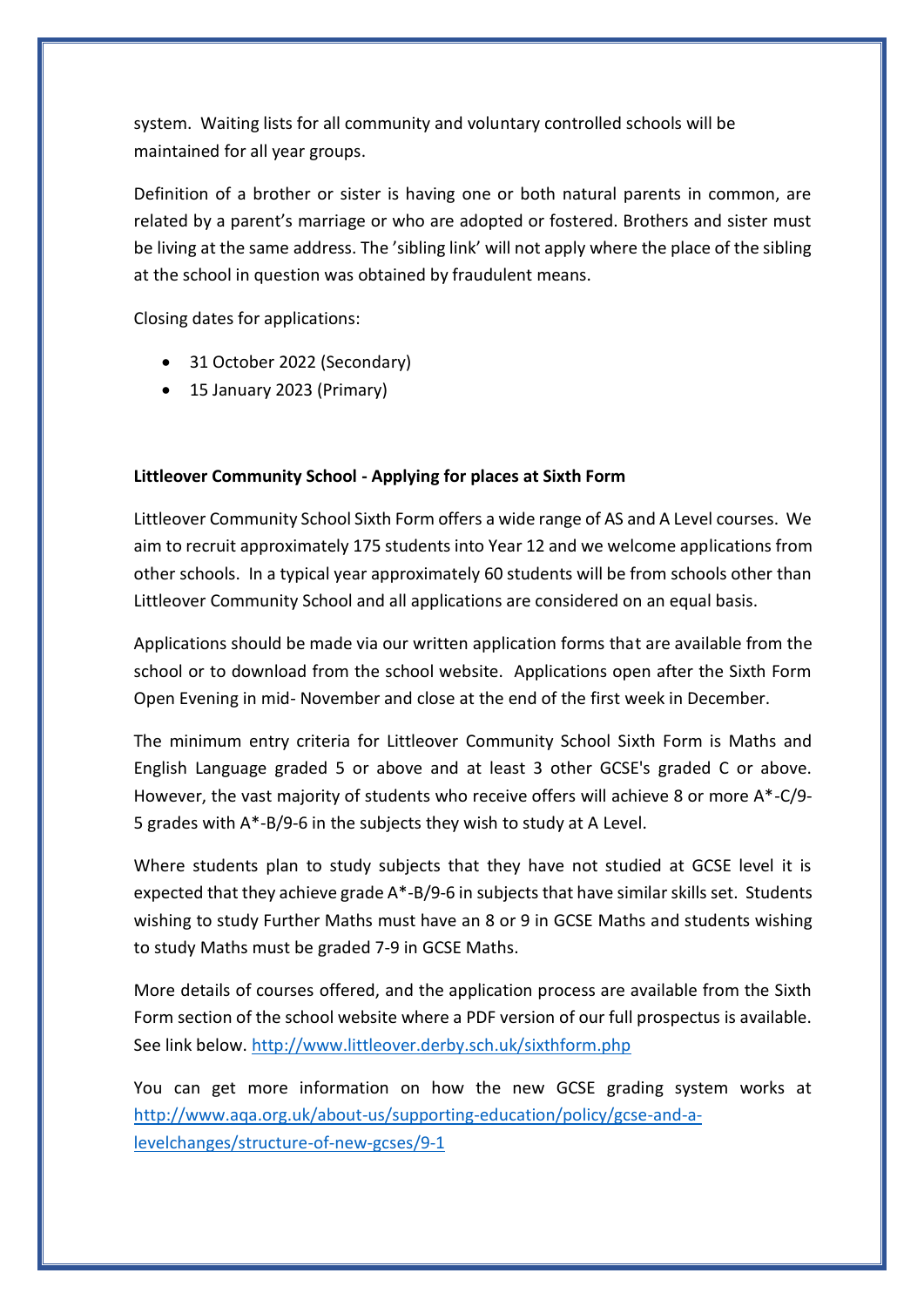#### **Over Subscription Criteria:**

The school aims to offer a place to all students who meet the academic entrance criteria. However, should this not be possible due to the number of applications meeting the criteria exceeding capacity, priority will be given to looked after students or students who were previously looked after but immediately after being looked after became subject to an adoption, child arrangements, or special guardianship order. A looked after student is a student who is (a) in the care of a local authority, or (b) being provided with accommodation by a local authority in the exercise of their social services functions (see the definition in section 22(1) of the Children Act (1989).

#### **Tie-breaker:**

When choices have to be made between students satisfying the same criteria, students living nearest to the school measured by a straight line have priority. The line will be measured from the centre of the home address to the school using the National Ordnance Survey set points. If two measurements are the same priority will be given to the student living nearest the school measured by the shortest walking route from the home address to the school's main entrance. In the unlikely event the two walking routes measure the same distance, the place will be allocated using an independently verified random allocation process. The 'home address' is the address of the primary carer of the student.

# **Annex 2.**

#### **Definition of an unplaced child**

If an application is received for a child outside the normal admission round first priority will be given within categories 1 -7 to pupils who have not been on a city roll during the academic year of application, and must meet one of the following criteria:

- Children leaving the criminal justice system or a Pupil Referral Unit who need to be reintegrated into mainstream education.
- Children who have been out of education for two months or more.
- Children of Gypsies, Roma, Travellers, refugees and asylum seekers.
- Children who are carers.
- Children who are homeless.
- Children with unsupportive family backgrounds for whom a place has not been sought and.
- Children with Special Educational Needs, disabilities or medical conditions but do not have a Statement of Special Educational Need.